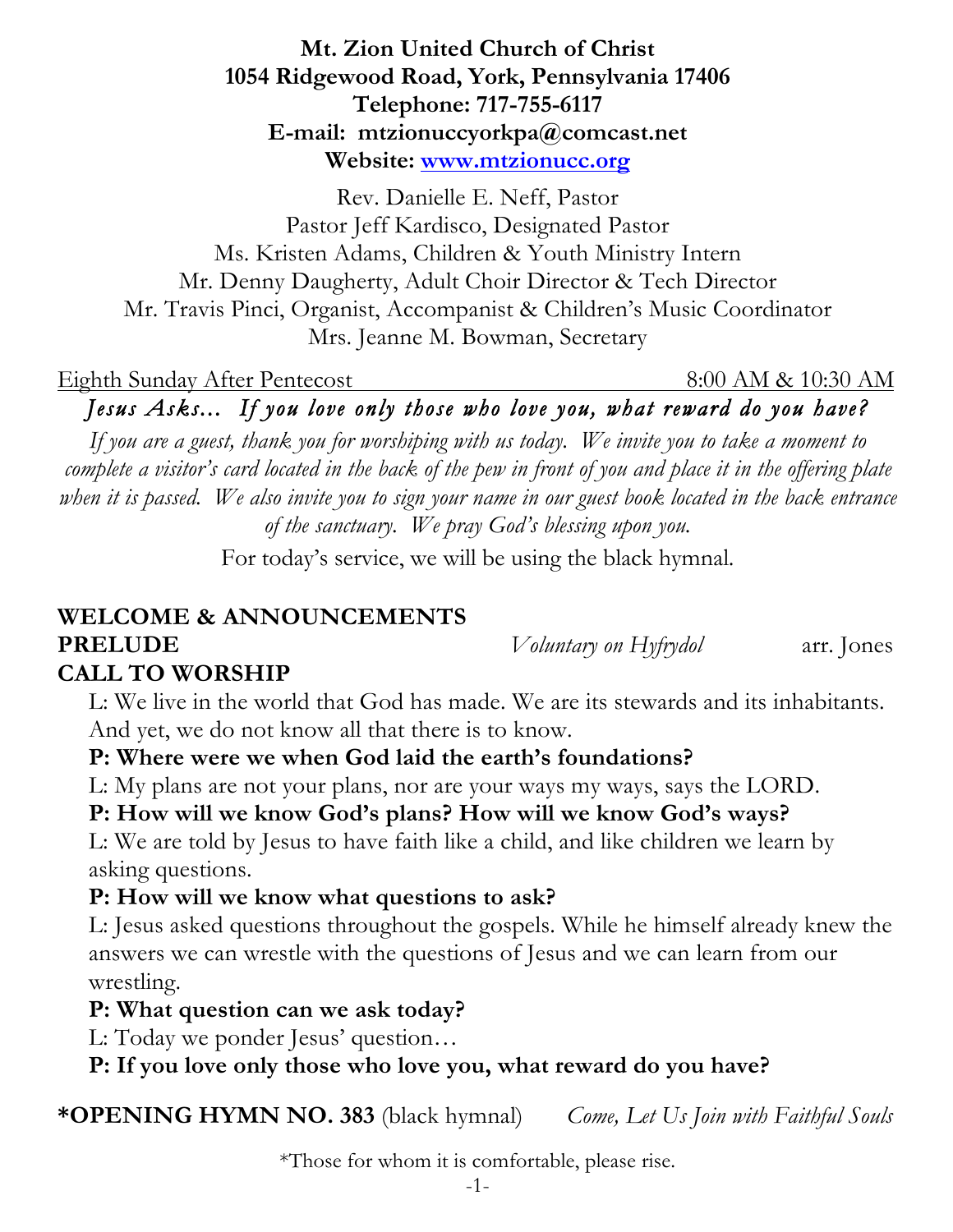#### **\*TIME OF CONFESSION**

# CALL TO CONFESSION PRAYER OF CONFESSION

 **ALL: Good and Gracious God we admit that sometimes it is difficult for us to follow your call. We admit that we would rather live our lives of faith in sure and straight forward ways. We confess that it is hard for us to ask the questions necessary for us to grow in our discipleship to you. Forgive us God. Continue to challenge us by asking of us the questions that we are afraid to ask ourselves. Deal with us in patience and love as we learn to discern your ways for us. Comfort us as we wrestle with the uncertainty of our faith. Comfort us as we wrestle with the uncertainty that questions bring. Almighty God, extend your grace to us, so that our seeking and our questioning will bring us closer to you. Amen.**

ASSURANCE OF PARDON

ACT OF PRAISE NO. 473 (black hymnal, v. 1 & 3) *Blessed Assurance* 

 **ALL SING: Blessed assurance, Jesus is mine! O what a foretaste of glory divine! Heir of salvation, purchase of God, born of the Spirit, washed in Christ's blood.** (*2x*)*This is my story, this is my song, praising my Savior all the day long.* **Perfect submission, all is at rest, I in my Savior am happy and blessed; watching and waiting, looking above, filled with God's goodness, lost in Christ's love.** (*2x) This is my story, this is my* 

 *song, praising my Savior all the day long.*

(10:30 AM) **CHILDREN'S MESSAGE**

**SCRIPTURE** Matthew 5: 38-48 **MESSAGE** *If you love only those who love you, what reward do you have?* **HYMN NO. 533** (black hymnal)*Children of God*

**JOYS AND CONCERNS**

#### **PRAYERS OF THE PEOPLE & THE LORD'S PRAYER**

 **ALL: Our Father, who art in heaven, hallowed be thy Name. Thy kingdom come. Thy will be done, on earth as it is in heaven. Give us this day our daily bread. And forgive us our sins, as we forgive those who sin against us. And lead us not into temptation, but deliver us from evil. For thine is the kingdom, and the power, and the glory, forever. Amen.**

**SPECIAL MUSIC** (sung by Missy Kiefer) *How Beautiful* by Paris **OFFERTORY** 

CALL TO OFFERING

 OFFERTORY How Deep the Father's Love For Us by Townend \*OFFERTORY RESPONSE NO. 785 (black hymnal) *We Give You But Your Own* **ALL SING: We give you but your own, what e'er the gift may be; all that we have is yours alone, we give it gratefully.** \*PRAYER OF DEDICATION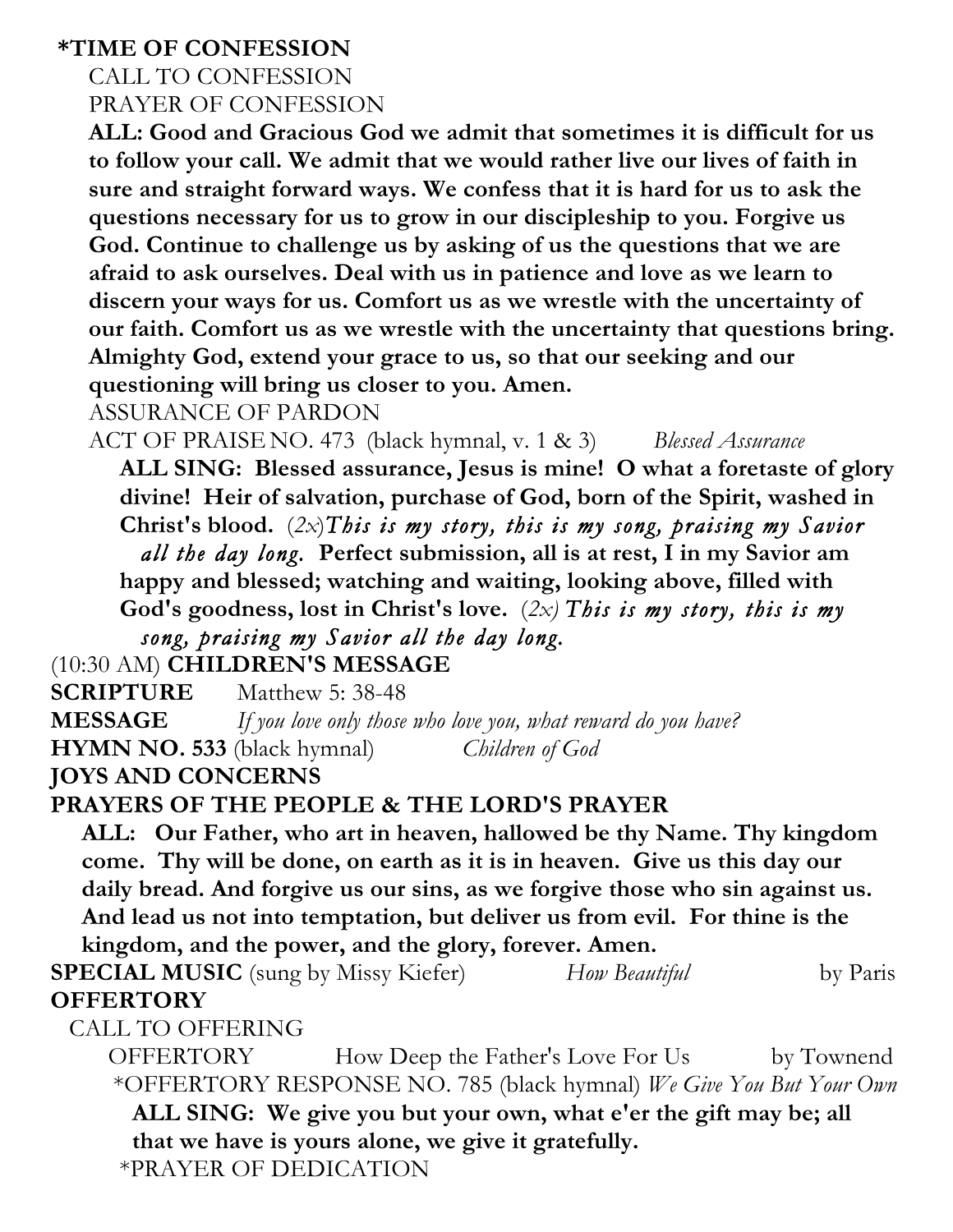### **SACRAMENT OF HOLY COMMUNION**

#### INVITATION

L: The Spirit of God be with you all.

#### **P: And also with you.**

L: Lift up your hearts;

#### **P: We lift them to God.**

L: Give thanks to our God!

## **P: All our thanks, all our praise!**

## COMMUNION PRAYER

 L: Loving God, Source of all, we thank and praise you with our lips and with our lives, that, having created us and all things through your Word, you welcome our prayer and praise. For the goodness of creation and the glory of redemption, we praise you. For the law of holiness, inviting our obedience, and the call of the prophets, rebuking our disobedience, we praise you. With all that is, seen and unseen, and with all the faithful of every time and place, we join in praise and thanksgiving:

#### **P: Holy, holy, holy God, power of life and love! Heaven and earth are full of your glory! Hosanna through the ages! Blessed is the One who comes to bring your justice to earth!**

## REMEMBERING JESUS AT THE TABLE

 L: Let us remember together the vision of God's reign shown to us in Jesus at the table:

## **P: he shared food with followers and friends,**

L: with saints and sinners,

# **P: with crowds of thousands on the hillside,**

L: and a few friends in an upper room.

## **P: On the night before he died, he had supper with his companions.**

 L: He took the loaf of bread, and after giving thanks he broke it, and gave it to them saying:

# **P: "Take, eat. Do this in remembrance of me."**

L: Then, he took a cup, and after giving thanks, he passed it among them saying:

#### **P: "Drink this. Do this in remembrance of me."**

L: Through this loaf and cup, Jesus lives within us.

# **P: In word and deed, Jesus lives among us.**

# PRAYER OF CONSECRATION

# BREAKING OF THE BREAD AND POURING OF THE WINE

## SHARING OF THE ELEMENTS

(The outer ring of cups contain grape juice, the inner rings contain wine.)

\*Those for whom it is comfortable, please rise.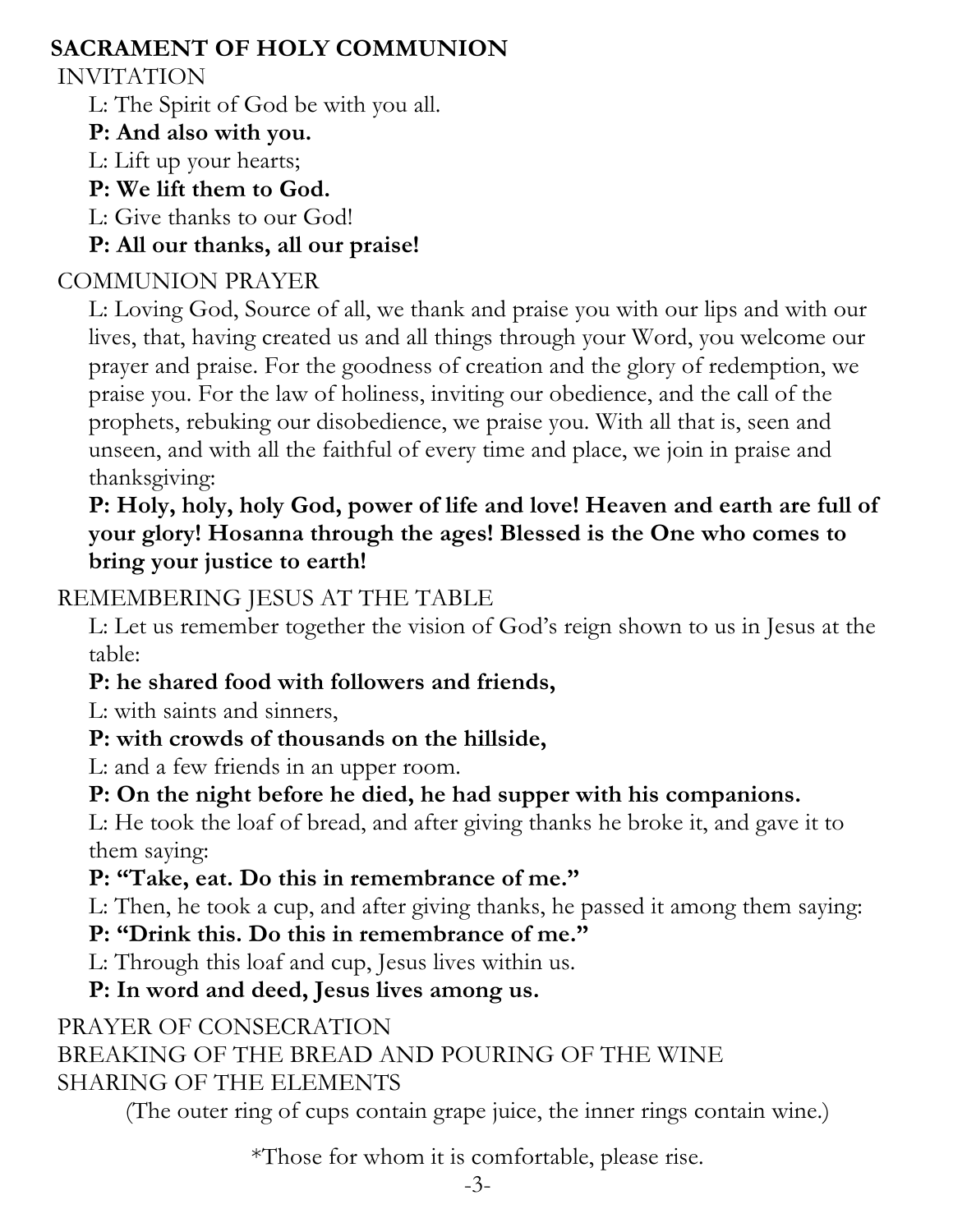#### \*PRAYER OF THANKSGIVING

 **ALL: For the bread we have eaten, for the wine we have tasted, for the life we have received, we thank you God. Grant that what we have done and have been given here, may put its mark on us, that it may remain always in our hearts. Grant that we may grow in Christian love and understanding, and that ours may be lives of faithful action, in Christ's name. Amen.**

**\*CLOSING HYMN NO. 537** (black hymnal) *Christian, Rise and Act Your Creed* **\*BENEDICTION \*POSTLUDE** *A Joyous Acclamation* by Peterson

We welcome infants and children in our worship! For your comfort, we also have a children's corner in the back of the sanctuary where your child can relax and play and you can still participate in the worship experience. We also have nursery care downstairs during our 10:30 AM worship service. Please see a member of the welcoming team for assistance!

We offer a hearing assistance system called *Listen Technologies*. If you would like to use a receiver, please check with the volunteers at the sound booth at the rear of the sanctuary.

The bulletins are presented in honor of and with gratitude to our two pastors by Don & Diane Strine.

One vase of altar flowers has been placed in honor of my son Thomas' birthday by Monika Fauth.

One vase of altar flowers has been placed in honor of Barbara Minnich by her family.

Thank you to Missy Kiefer for performing today's special music.

8 AM Worship Tech: Jim Shiffer 8 AM Welcome Team & Communion Servers: Stephanie Beyer, Kathy Ensminger, Mary Jane Snyder, Tim Snyder

10:30 AM Welcome Team & Communion Servers: John & Robin Schriver, David Strine

10:30 AM Sound Tech: Elaine Bevivino

10:30 AM Video Tech: John Schriver

10:30 AM Nursery: Teal Morcos

10:30 AM WOW Kids: Stacey Roache & Kathy Sweeney

\*Those for whom it is comfortable, please rise.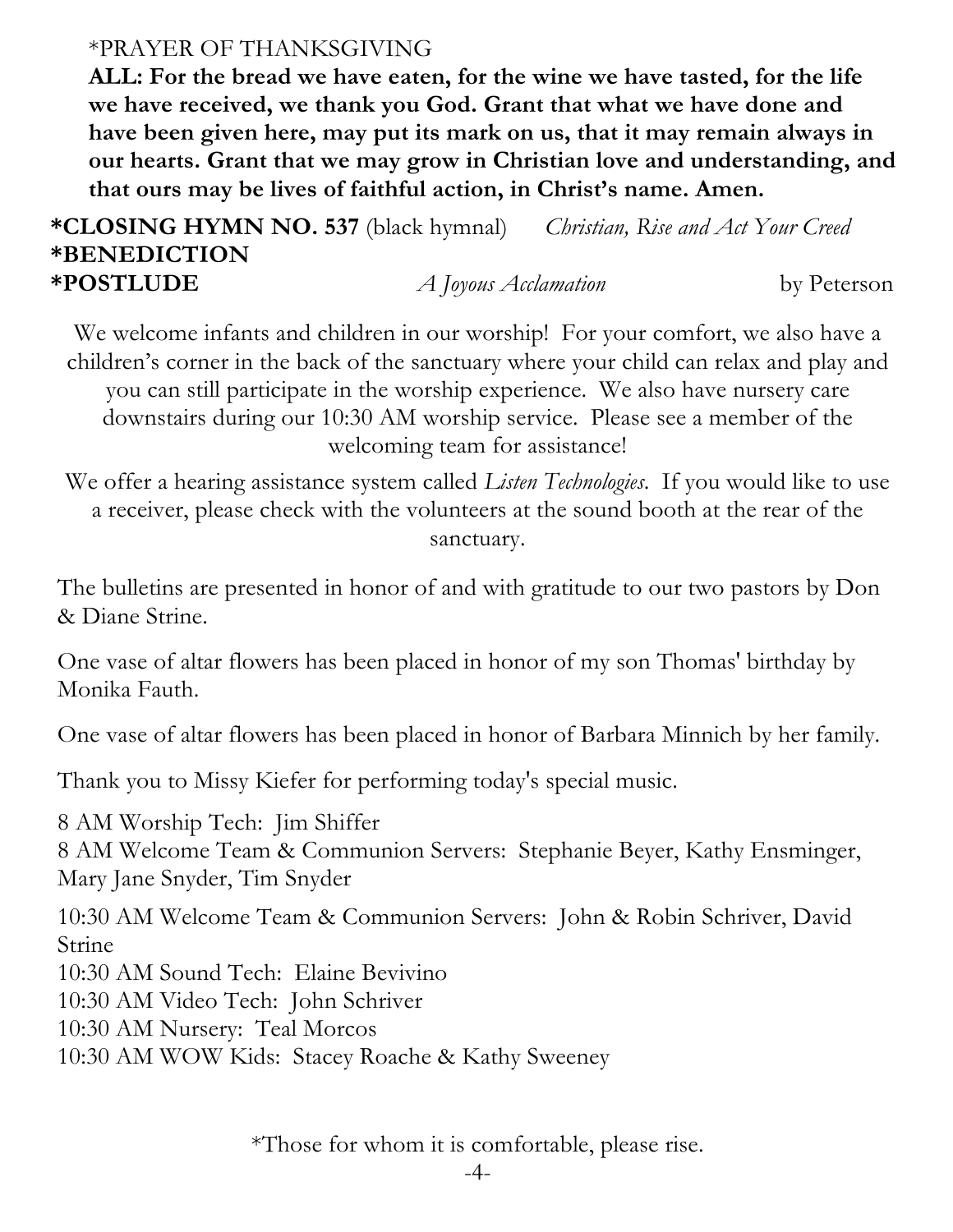

A leader of the Unitarian Church in England, William Tarrant edited a Unitarian weekly and for thirty-seven years ministered to the Unitarian Christian Church in London. This hymn was one of many he wrote for use by that congregation.

Tune: AZMON C.M. Carl G. Gläser, 1828 Arr. Lowell Mason, in Modern Psalmody, 1839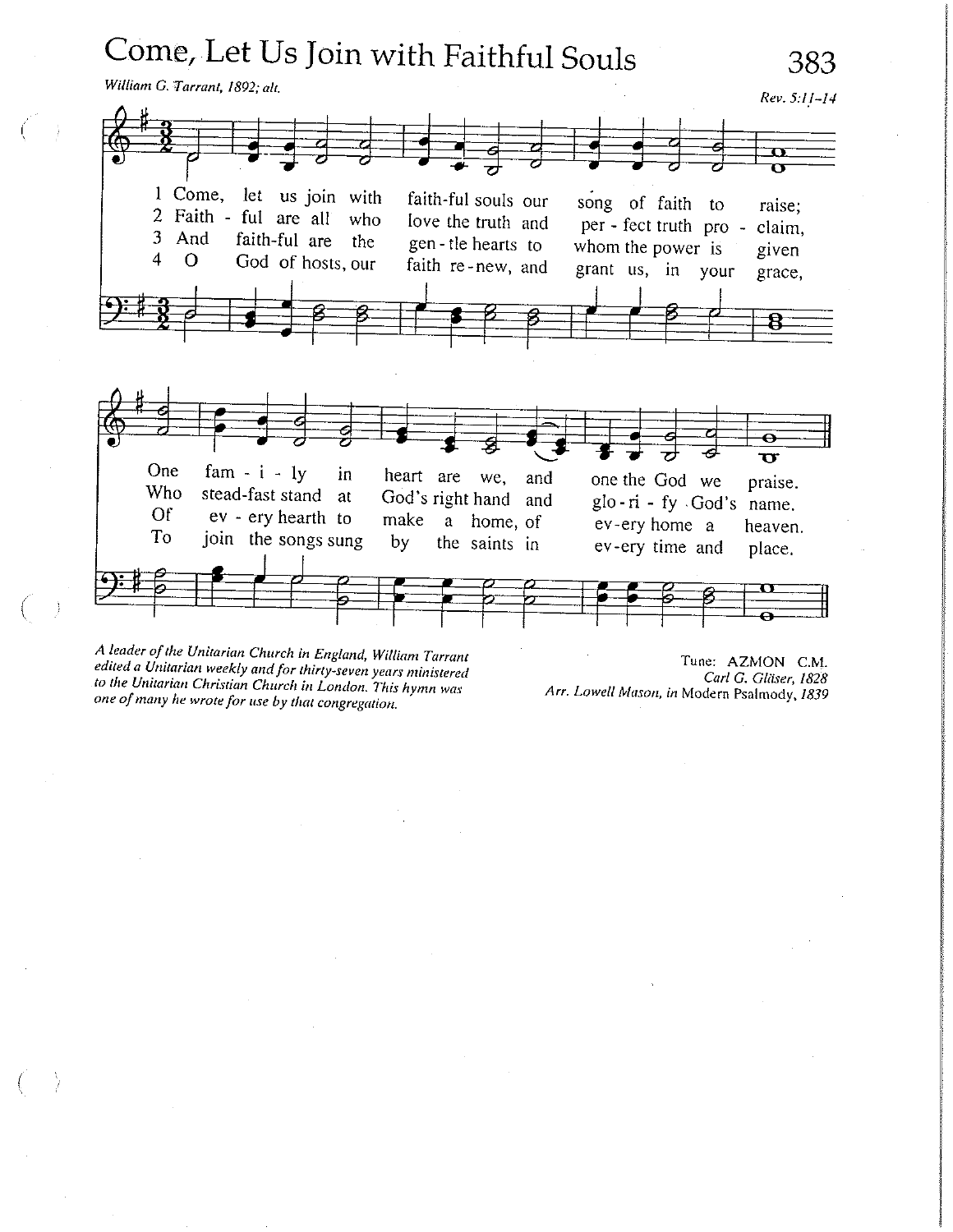473

**Blessed Assurance** 



After hearing Phoebe Knapp play this tune on the piano, Fanny Crosby composed the poem on the spot. In her almost 95 years, Crosby wrote more than 8,500 gospel hymns and songs.

Tune: ASSURANCE Irr. Phoebe P. Knapp, 1873

 $\mathcal{L}$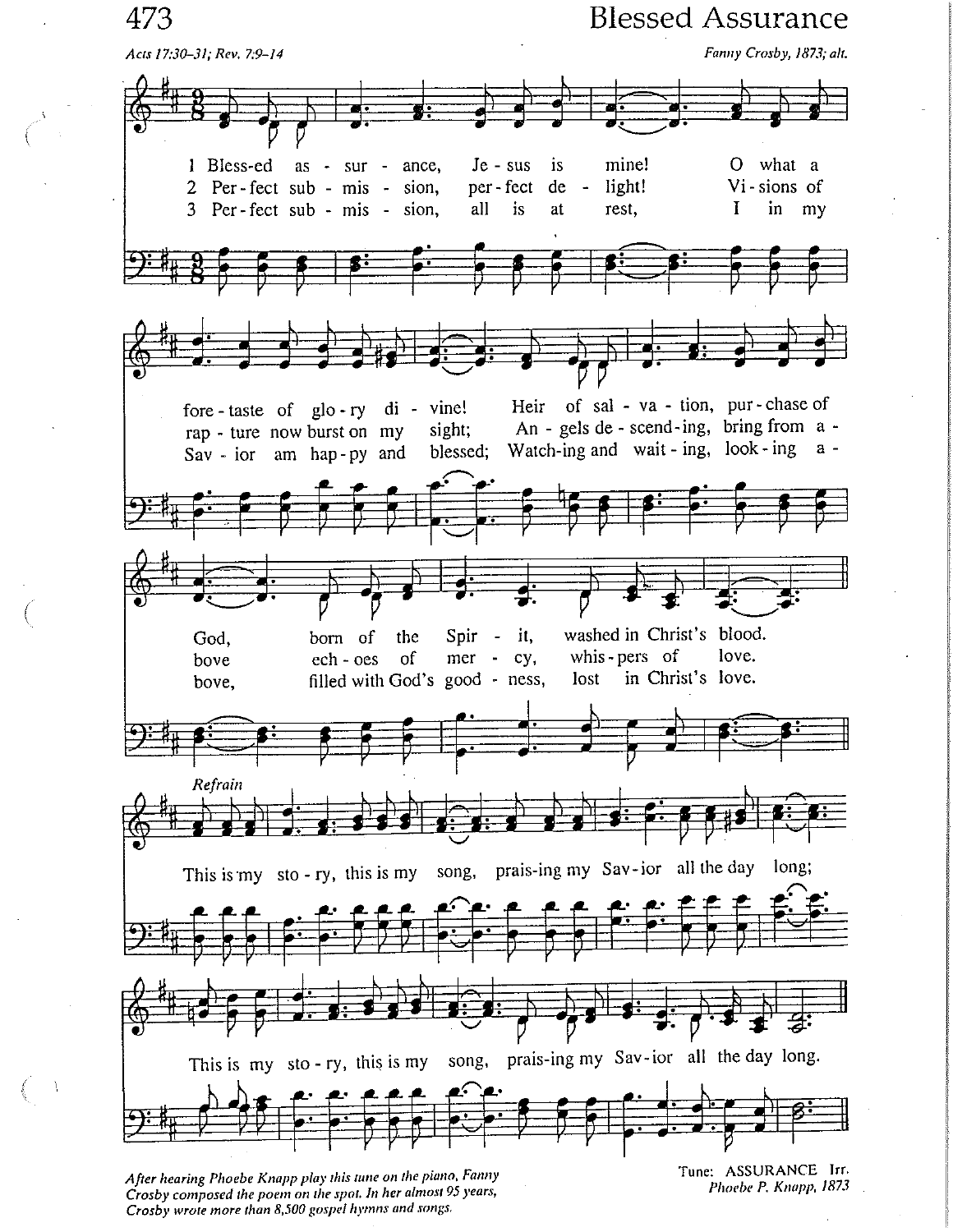533

Eph. 4:31-5:2

# Children of God

John Greenleaf Whittier, 1848; alt.



and journalist John Greenleaf Whittier was a strong supporter of the abolition of slavery. This hymn is comprised of the final stanzas of "Worship," a poem expressing his views on the life of faith.

Tune: WELWYN 11.10.11.10. Alfred Scott-Gatty, 1900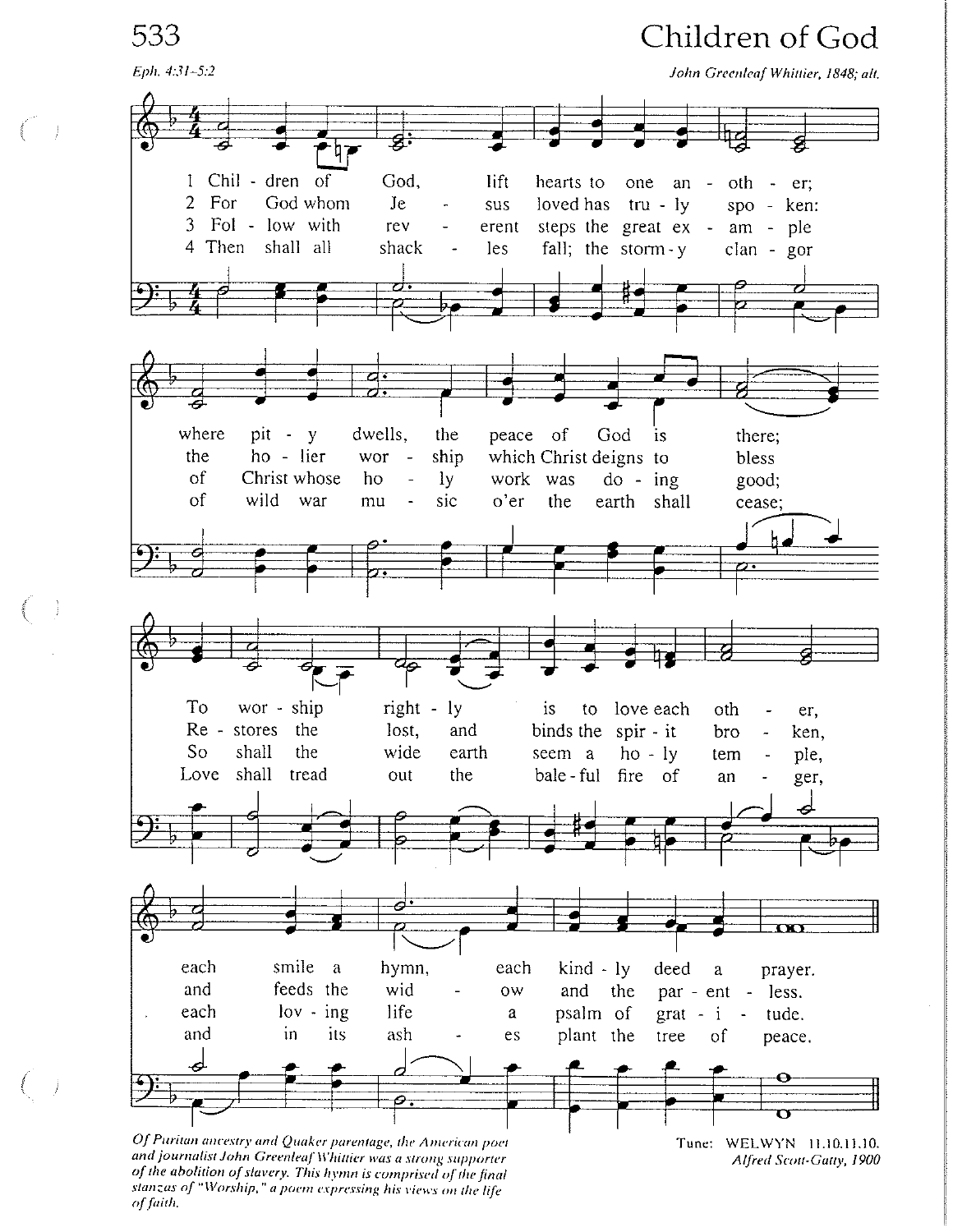$\bar{z}$ 

Music: Cantica Laudis, Lowell Mason and G. J. Webb, 1850



785